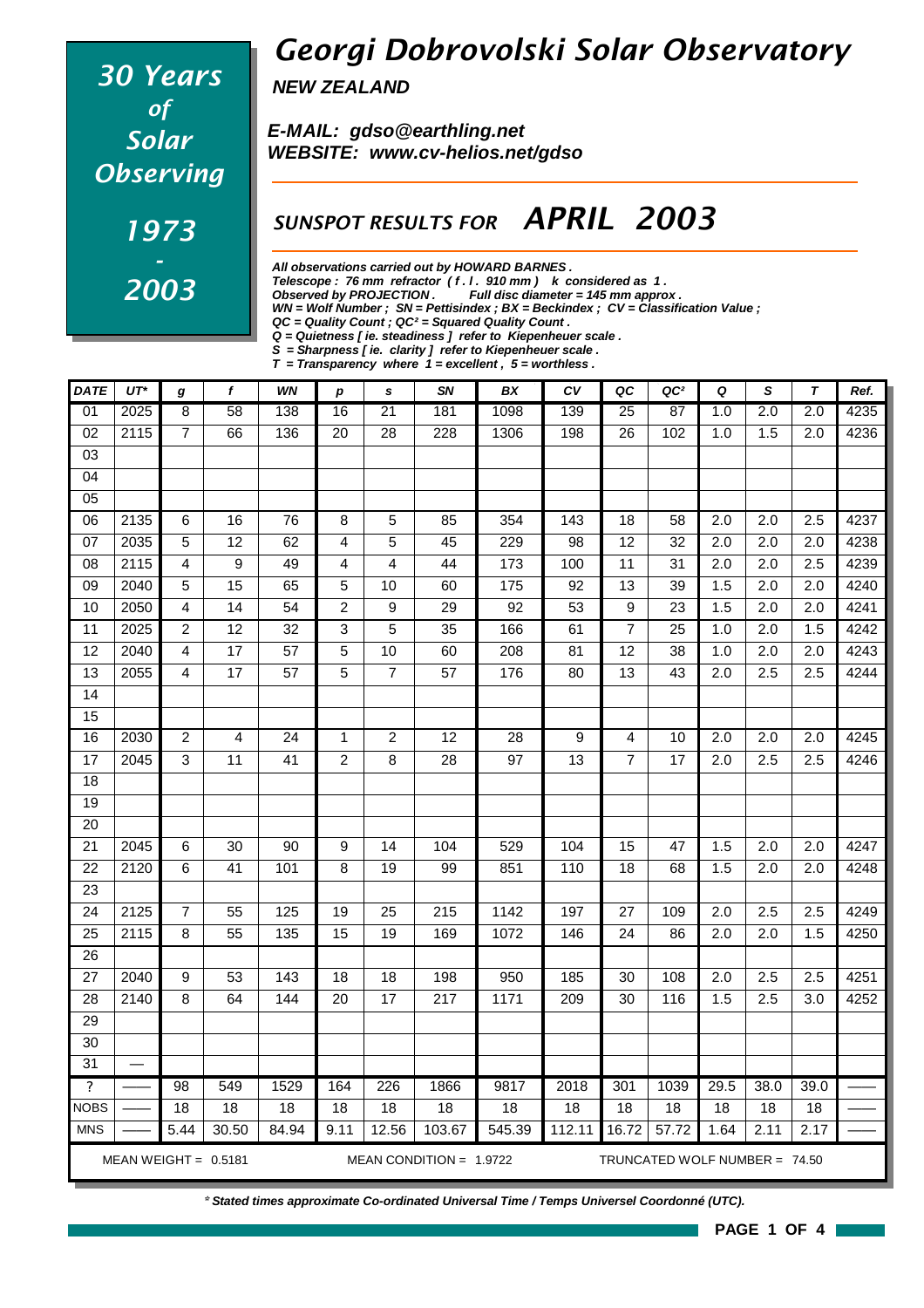### *Georgi Dobrovolski Solar Observatory*

*SUNSPOT DISTRIBUTION & INTER-SOL INDICES FOR*

### *APRIL 2003*

*All observations carried out by HOWARD BARNES .*

*Telescope : 76 mm refractor ( f . l . 910 mm ) .*

*Observed by PROJECTION . Full disc diameter = 145 mm approx .*

*IS = Inter-Sol Index .*

*gr = number of multi-spot groups .*

*grfp = number of umbræ within penumbræ within the groups (gr) .*

*grf = number of non-penumbral spots within the groups (gr) .*

*efp = number of single penumbral spots .*

*ef = number of single non-penumbral spots .*

*Q = Quietness [ ie. steadiness ] refer to Kiepenheuer scale .*

*S = Sharpness [ ie. clarity ] refer to Kiepenheuer scale .*

*T = Transparency where 1 = excellent , 5 = worthless .*

| <b>DATE</b>             | $U\mathcal{T}$ | IS              | gr             | grfp                    | grf                     | efp            | $_{\rm ef}$    | $\pmb Q$         | $\mathsf{s}$     | $\pmb{\tau}$     | Ref. |
|-------------------------|----------------|-----------------|----------------|-------------------------|-------------------------|----------------|----------------|------------------|------------------|------------------|------|
| 01                      | 2025           | 65              | $\overline{7}$ | 36                      | $\overline{21}$         | $\overline{1}$ | 0              | 1.0              | 2.0              | 2.0              | 4235 |
| 02                      | 2115           | 72              | 6              | 37                      | 28                      | $\overline{1}$ | $\pmb{0}$      | 1.0              | 1.5              | 2.0              | 4236 |
| 03                      |                |                 |                |                         |                         |                |                |                  |                  |                  |      |
| 04                      |                |                 |                |                         |                         |                |                |                  |                  |                  |      |
| 05                      |                |                 |                |                         |                         |                |                |                  |                  |                  |      |
| 06                      | 2135           | 20              | $\overline{4}$ | 9                       | 5                       | $\overline{c}$ | $\pmb{0}$      | 2.0              | 2.0              | 2.5              | 4237 |
| 07                      | 2035           | 15              | 3              | 6                       | 4                       | $\mathbf{1}$   | $\mathbf{1}$   | 2.0              | 2.0              | 2.0              | 4238 |
| $\overline{08}$         | 2115           | $\overline{12}$ | $\overline{3}$ | $\overline{\mathbf{4}}$ | $\overline{\mathbf{4}}$ | $\overline{1}$ | $\pmb{0}$      | 2.0              | 2.0              | 2.5              | 4239 |
| $\overline{09}$         | 2040           | $\overline{18}$ | $\overline{3}$ | $\overline{\mathbf{4}}$ | 9                       | $\overline{1}$ | $\mathbf{1}$   | 1.5              | 2.0              | 2.0              | 4240 |
| 10                      | 2050           | $\overline{17}$ | $\overline{3}$ | $\sqrt{5}$              | 8                       | $\pmb{0}$      | $\mathbf{1}$   | 1.5              | 2.0              | 2.0              | 4241 |
| 11                      | 2025           | 14              | $\overline{2}$ | $\boldsymbol{7}$        | $\sqrt{5}$              | $\pmb{0}$      | $\pmb{0}$      | 1.0              | 2.0              | 1.5              | 4242 |
| 12                      | 2040           | 21              | $\overline{4}$ | $\overline{7}$          | 10                      | $\pmb{0}$      | $\pmb{0}$      | 1.0              | 2.0              | 2.0              | 4243 |
| $\overline{13}$         | 2055           | 21              | $\overline{4}$ | 10                      | $\overline{7}$          | $\mathsf 0$    | $\pmb{0}$      | 2.0              | 2.5              | 2.5              | 4244 |
| 14                      |                |                 |                |                         |                         |                |                |                  |                  |                  |      |
| $\overline{15}$         |                |                 |                |                         |                         |                |                |                  |                  |                  |      |
| 16                      | 2030           | $\overline{5}$  | $\overline{1}$ | $\overline{2}$          | $\overline{1}$          | $\overline{0}$ | $\overline{1}$ | $\overline{2.0}$ | $\overline{2.0}$ | $\overline{2.0}$ | 4245 |
| 17                      | 2045           | 13              | $\overline{a}$ | $\overline{c}$          | 8                       | $\mathbf{1}$   | $\pmb{0}$      | 2.0              | 2.5              | 2.5              | 4246 |
| 18                      |                |                 |                |                         |                         |                |                |                  |                  |                  |      |
| 19                      |                |                 |                |                         |                         |                |                |                  |                  |                  |      |
| $\overline{20}$         |                |                 |                |                         |                         |                |                |                  |                  |                  |      |
| 21                      | 2045           | 34              | $\overline{4}$ | 16                      | 12                      | $\pmb{0}$      | $\overline{a}$ | 1.5              | 2.0              | 2.0              | 4247 |
| $\overline{22}$         | 2120           | 45              | $\overline{4}$ | 22                      | 17                      | $\mathbf 0$    | $\overline{2}$ | 1.5              | 2.0              | 2.0              | 4248 |
| 23                      |                |                 |                |                         |                         |                |                |                  |                  |                  |      |
| 24                      | 2125           | 61              | 6              | 29                      | 25                      | $\mathbf{1}$   | $\pmb{0}$      | 2.0              | 2.5              | 2.5              | 4249 |
| 25                      | 2115           | 61              | 6              | 35                      | 18                      | $\mathbf{1}$   | $\mathbf{1}$   | 2.0              | 2.0              | 1.5              | 4250 |
| 26                      |                |                 |                |                         |                         |                |                |                  |                  |                  |      |
| 27                      | 2040           | 60              | $\overline{7}$ | 33                      | 18                      | $\overline{2}$ | $\pmb{0}$      | 2.0              | 2.5              | 2.5              | 4251 |
| 28                      | 2140           | 71              | $\overline{7}$ | 46                      | 17                      | $\mathbf{1}$   | $\mathbf 0$    | 1.5              | 2.5              | 3.0              | 4252 |
| 29                      |                |                 |                |                         |                         |                |                |                  |                  |                  |      |
| 30                      |                |                 |                |                         |                         |                |                |                  |                  |                  |      |
| 31                      |                |                 |                |                         |                         |                |                |                  |                  |                  |      |
| $\overline{\mathbf{?}}$ |                | 625             | 76             | 310                     | 217                     | 13             | $\overline{9}$ | 29.5             | 38.0             | 39.0             |      |
| <b>NOBS</b>             |                | 18              | 18             | 18                      | 18                      | 18             | 18             | 18               | 18               | 18               |      |
| <b>MNS</b>              |                | 34.72           | 4.22           | 17.22                   | 12.06                   | 0.72           | 0.50           | 1.64             | 2.11             | 2.17             |      |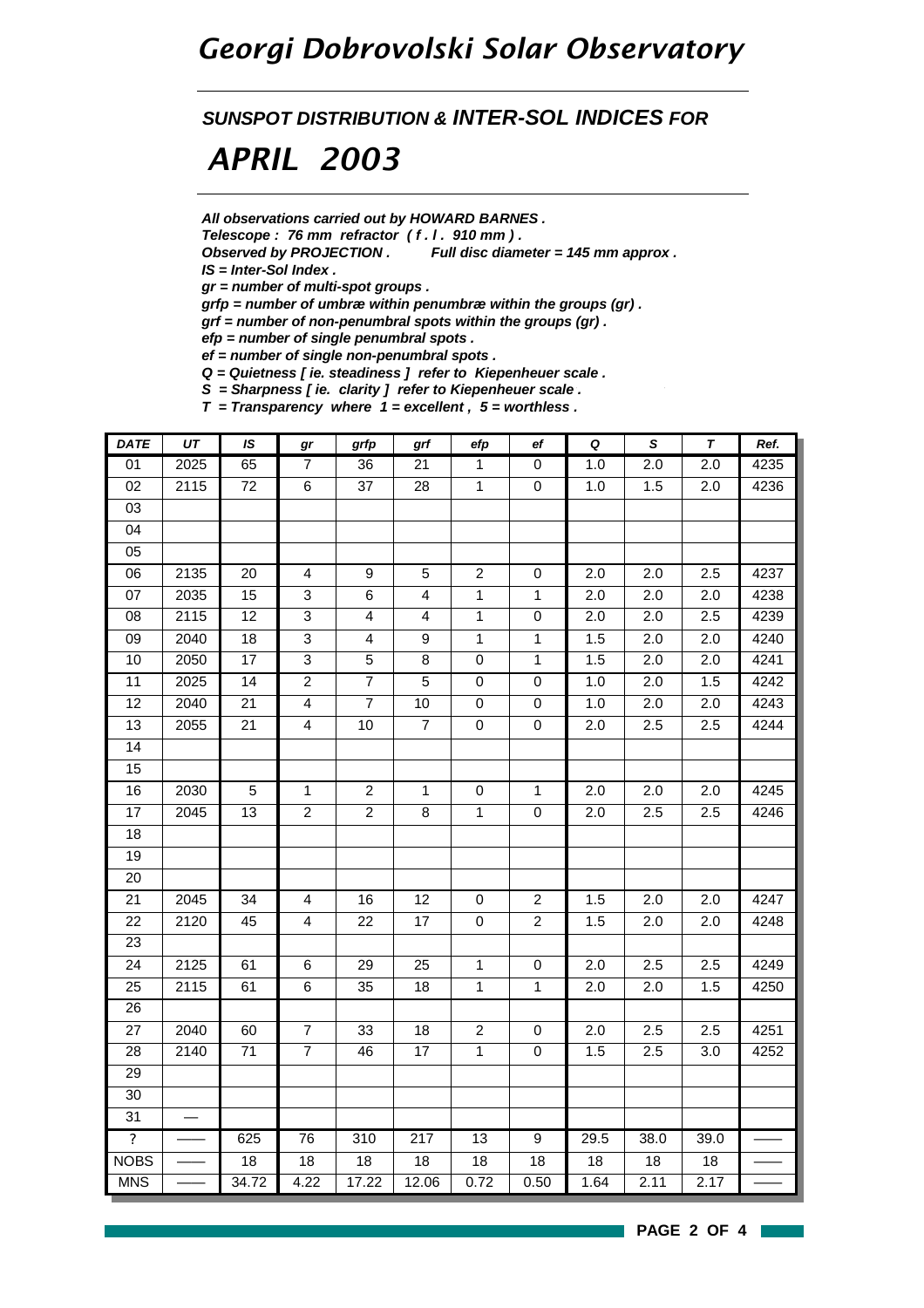## *Georgi Dobrovolski Solar Observatory*

#### *SUNSPOT CENSUS BY CLASSIFICATION FOR*

## *APRIL 2003*

*All observations carried out by HOWARD BARNES . Telescope : 76 mm refractor ( f . l . 910 mm ) . Full disc diameter = 145 mm approx . IF 2 OR MORE REGIONS ARE OF THE SAME CLASSIFICATION , THEN SUNSPOT COUNTS ARE SEPARATED BY SOLIDI ( / ) .*

| DATE          | UT                                               | В<br>Α         |              |                |                |                | C              |                | D                                     |              | F<br>Е      |                     |                             | G           |             | Н            |                | J              |              |
|---------------|--------------------------------------------------|----------------|--------------|----------------|----------------|----------------|----------------|----------------|---------------------------------------|--------------|-------------|---------------------|-----------------------------|-------------|-------------|--------------|----------------|----------------|--------------|
|               |                                                  | g              | f            | g              | f              | g              | f              | g              | f                                     | g            | f           | g                   | f                           | g           | f           | g            | f              | g              | f            |
| 01            | 2025                                             | $\mathbf 0$    | 0            | $\mathbf{1}$   | 2              | $\overline{2}$ | 4/11           | $\overline{2}$ | 3/10                                  | $\mathbf{1}$ | 25          | 0                   | 0                           | 0           | 0           | 0            | 0              | 2              | 1/2          |
| 02            | 2115                                             | $\mathbf 0$    | 0            | 0              | $\mathbf 0$    | $\mathbf{1}$   | $\overline{2}$ | 4              | 3/12/12/19                            | $\mathbf{1}$ | 17          | $\mathbf 0$         | 0                           | $\mathbf 0$ | $\mathbf 0$ | $\mathbf 0$  | 0              | $\mathbf{1}$   | $\mathbf{1}$ |
| 03            |                                                  |                |              |                |                |                |                |                |                                       |              |             |                     |                             |             |             |              |                |                |              |
| 04            |                                                  |                |              |                |                |                |                |                |                                       |              |             |                     |                             |             |             |              |                |                |              |
| 05            |                                                  |                |              |                |                |                |                |                |                                       |              |             |                     |                             |             |             |              |                |                |              |
| 06            | 2135                                             | $\mathsf 0$    | 0            | $\mathbf 0$    | $\mathbf 0$    | $\mathbf{1}$   | 5              | $\overline{2}$ | 2/4                                   | $\mathbf 0$  | $\mathbf 0$ | $\mathbf 0$         | 0                           | $\mathbf 0$ | $\mathbf 0$ | $\mathbf{1}$ | 3              | $\overline{2}$ | 1/1          |
| 07            | 2035                                             | $\mathbf{1}$   | 1            | $\mathbf 0$    | $\mathbf 0$    | 2              | 3/4            | 0              | 0                                     | $\mathbf 0$  | $\mathbf 0$ | $\mathbf 0$         | 0                           | $\mathbf 0$ | 0           | $\mathbf{1}$ | 3              | 1              | $\mathbf{1}$ |
| 08            | 2115                                             | $\pmb{0}$      | 0            | $\mathbf 0$    | 0              | $\overline{c}$ | 2/4            | 0              | 0                                     | $\mathbf 0$  | 0           | $\mathbf 0$         | 0                           | $\mathbf 0$ | 0           | $\mathbf{1}$ | $\overline{2}$ | $\mathbf{1}$   | $\mathbf{1}$ |
| 09            | 2040                                             | $\mathbf{1}$   | $\mathbf{1}$ | $\mathbf 0$    | 0              | $\overline{2}$ | 2/8            | $\mathbf{1}$   | 3                                     | $\mathbf 0$  | 0           | $\mathbf 0$         | 0                           | $\mathbf 0$ | 0           | 0            | 0              | $\mathbf{1}$   | $\mathbf{1}$ |
| 10            | 2050                                             | $\mathbf{1}$   | $\mathbf{1}$ | $\mathbf{1}$   | $\overline{2}$ | $\overline{2}$ | 5/6            | $\pmb{0}$      | 0                                     | $\mathbf 0$  | $\mathbf 0$ | $\mathbf 0$         | $\mathbf 0$                 | $\mathbf 0$ | $\mathbf 0$ | $\mathbf 0$  | 0              | $\mathbf 0$    | $\mathbf 0$  |
| 11            | 2025                                             | $\mathbf 0$    | 0            | $\mathbf 0$    | $\mathbf 0$    | $\mathbf{1}$   | 5              | $\mathbf{1}$   | 7                                     | $\mathbf 0$  | $\mathbf 0$ | $\mathbf 0$         | 0                           | $\mathbf 0$ | 0           | 0            | 0              | 0              | $\mathbf 0$  |
| 12            | 2040                                             | 0              | 0            | $\mathbf{1}$   | $\overline{2}$ | $\overline{c}$ | 3/4            | $\mathbf{1}$   | 8                                     | $\mathbf 0$  | 0           | $\mathbf 0$         | 0                           | $\mathbf 0$ | 0           | 0            | 0              | 0              | $\mathbf 0$  |
| 13            | 2055                                             | 0              | 0            | 0              | $\mathbf 0$    | 3              | 2/5/6          | $\mathbf{1}$   | 4                                     | $\mathbf 0$  | $\mathbf 0$ | $\mathbf 0$         | 0                           | 0           | $\mathbf 0$ | 0            | 0              | 0              | $\mathsf 0$  |
| 14            |                                                  |                |              |                |                |                |                |                |                                       |              |             |                     |                             |             |             |              |                |                |              |
| 15            |                                                  |                |              |                |                |                |                |                |                                       |              |             |                     |                             |             |             |              |                |                |              |
| 16            | 2030                                             | $\mathbf{1}$   | 1            | $\mathbf 0$    | 0              | $\mathbf{1}$   | 3              | 0              | 0                                     | $\mathbf 0$  | 0           | 0                   | 0                           | $\mathbf 0$ | 0           | 0            | 0              | 0              | 0            |
| 17            | 2045                                             | $\pmb{0}$      | 0            | $\mathbf{1}$   | 5              | $\mathbf{1}$   | 5              | 0              | 0                                     | $\mathbf 0$  | $\mathbf 0$ | $\mathbf 0$         | 0                           | $\mathbf 0$ | 0           | 0            | 0              | $\mathbf{1}$   | $\mathbf{1}$ |
| 18            |                                                  |                |              |                |                |                |                |                |                                       |              |             |                     |                             |             |             |              |                |                |              |
| 19            |                                                  |                |              |                |                |                |                |                |                                       |              |             |                     |                             |             |             |              |                |                |              |
| 20            |                                                  |                |              |                |                |                |                |                |                                       |              |             |                     |                             |             |             |              |                |                |              |
| 21            | 2045                                             | 2              | 1/1          | $\mathbf 0$    | 0              | $\mathbf{1}$   | 4              | $\overline{2}$ | 8/13                                  | $\mathbf 0$  | 0           | $\mathbf 0$         | 0                           | $\mathbf 0$ | 0           | $\mathbf 0$  | 0              | $\mathbf{1}$   | 3            |
| 22            | 2120                                             | $\overline{2}$ | 1/1          | 0              | 0              | $\mathbf{1}$   | $\overline{2}$ | $\overline{c}$ | 3/11                                  | $\mathbf{1}$ | 23          | 0                   | 0                           | 0           | 0           | 0            | 0              | 0              | 0            |
| 23            |                                                  |                |              |                |                |                |                |                |                                       |              |             |                     |                             |             |             |              |                |                |              |
| 24            | 2125                                             | 0              | 0            | 0              | 0              | $\mathbf 0$    | 0              | 5              | 3/4/4/10/14                           | $\mathbf{1}$ | 19          | 0                   | 0                           | 0           | 0           | 0            | 0              | $\mathbf{1}$   | $\mathbf{1}$ |
| 25            | 2115                                             | $\mathbf{1}$   | $\mathbf{1}$ | $\overline{2}$ | 2/3            | $\mathsf 0$    | 0              | 3              | 5/6/16                                | $\mathbf{1}$ | 21          | $\mathbf 0$         | 0                           | $\mathbf 0$ | $\mathbf 0$ | 0            | $\mathbf 0$    | $\mathbf{1}$   | $\mathbf{1}$ |
| 26            |                                                  |                |              |                |                |                |                |                |                                       |              |             |                     |                             |             |             |              |                |                |              |
| 27            | 2040                                             | 0              | 0            | $\mathbf{1}$   | 3              | $\mathbf 0$    | $\mathbf 0$    | 6              | 4/5/6/8/12/13                         | $\mathbf 0$  | 0           | $\mathbf 0$         | 0                           | $\mathbf 0$ | 0           | 0            | 0              | $\overline{c}$ | 1/1          |
| 28            | 2140                                             | 0              | 0            | $\mathbf 0$    | $\mathbf 0$    | $\mathbf 0$    | 0              | $\overline{7}$ | 2/5/6/9/10/<br>12/19                  | $\mathbf 0$  | $\mathbf 0$ | $\mathbf 0$         | 0                           | $\mathbf 0$ | $\mathbf 0$ | $\mathbf 0$  | 0              | $\mathbf{1}$   | $\mathbf{1}$ |
| 29            |                                                  |                |              |                |                |                |                |                |                                       |              |             |                     |                             |             |             |              |                |                |              |
| 30            |                                                  |                |              |                |                |                |                |                |                                       |              |             |                     |                             |             |             |              |                |                |              |
| 31            |                                                  |                |              |                |                |                |                |                |                                       |              |             |                     |                             |             |             |              |                |                |              |
| <b>TOTALS</b> |                                                  | 9              | 9            |                | 19             | 22             | 95             | 37             | 295                                   | 5            | 105         | $\mathsf{O}\xspace$ | 0                           | 0           |             | 3            | 8              | 15             | 18           |
|               |                                                  |                |              |                |                |                |                |                | <b>REGIONAL PERCENTAGES</b>           |              |             |                     |                             |             |             |              |                |                |              |
| A             |                                                  |                | $\sf B$      |                | $\mathsf C$    |                | D              |                | $\mathsf E$                           |              | $\mathsf F$ | G                   | $\boldsymbol{\mathsf{H}}$   |             |             | J            |                |                | 2g           |
|               | $9.2\,$<br>22.4<br>37.8<br>$0.0\,$<br>7.1<br>5.1 |                |              |                |                |                |                |                | $0.0\,$                               | 3.1          |             |                     | 15.3                        |             |             | 98           |                |                |              |
|               |                                                  |                |              |                | $NOBS = 18$    |                |                |                | $\frac{1}{p}$ / g mean = 1.4767       |              |             |                     | $\frac{1}{6}$ mean = 5.0620 |             |             |              |                |                |              |
|               |                                                  |                |              |                |                |                |                |                | $\frac{1}{p}$ / g mean = 1.6735       |              |             |                     | $\frac{1}{2}$ mean = 5.6020 |             |             |              |                |                |              |
|               |                                                  |                |              |                |                |                |                |                | GROUP COMPLEXITY INDEX (GCI) = 7.2755 |              |             |                     |                             |             |             |              |                |                |              |
|               |                                                  |                |              |                |                |                |                |                |                                       |              |             |                     |                             |             |             |              |                |                |              |